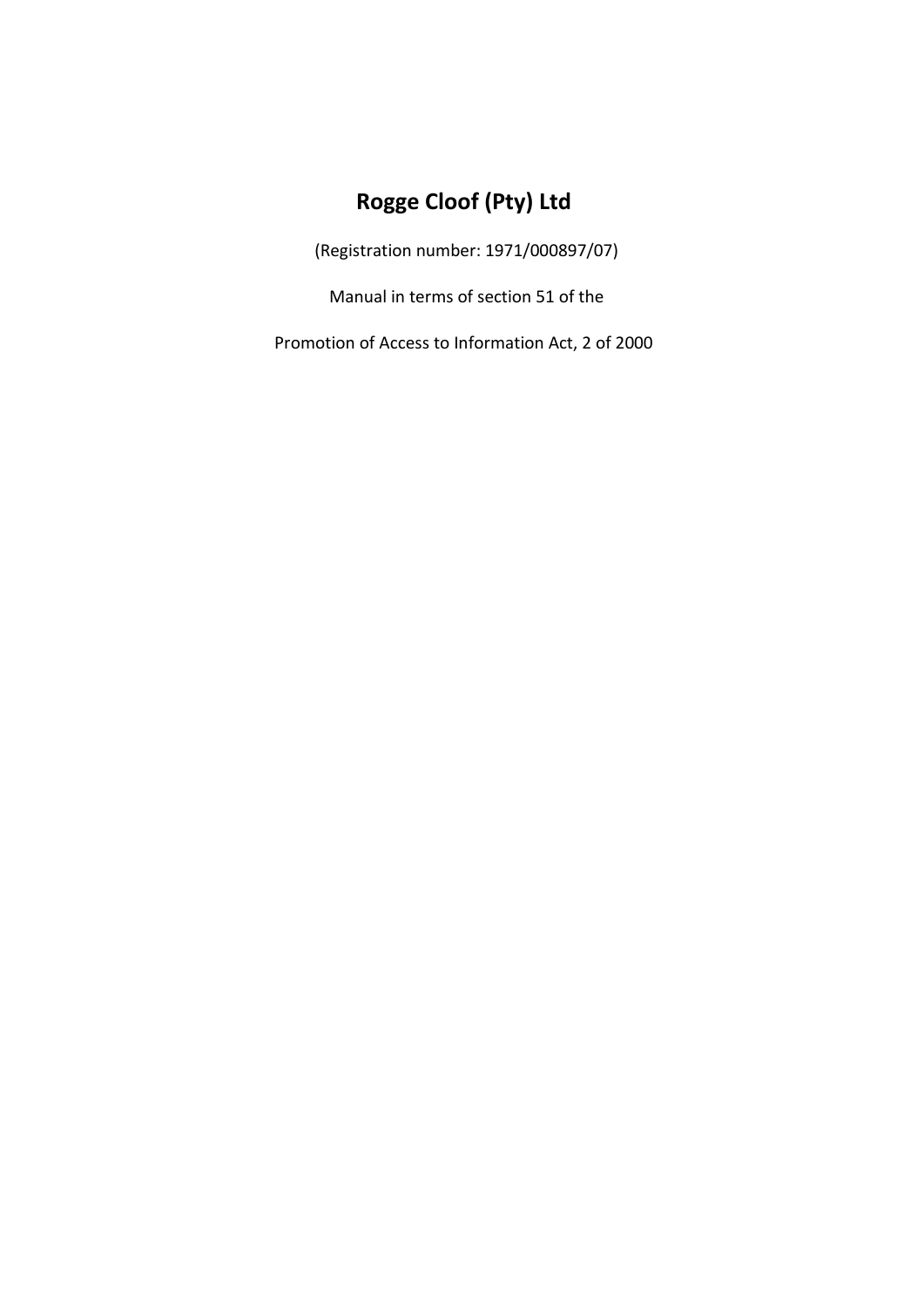## **Section 51 Manual of Rogge Cloof (Pty) Ltd (Registration number: 1971/000897/07)**

#### **1. Contact particulars**

| Head of business: | OC Gerntholtz          | Information officer: | Ulrich Gerntholtz |
|-------------------|------------------------|----------------------|-------------------|
| Postal address:   | PO Box 8               | Physical address:    | 30 Union Road     |
|                   | Cape Town              |                      | Milnerton         |
|                   | 8000                   |                      | 7441              |
| Telephone number: | (021) 551-2650         | Fax number:          | (021) 551-2960    |
| E-mail address:   | info@gerntholtz.com    |                      |                   |
| Website:          | https://roggecloof.com |                      |                   |

#### **2. Introduction**

Rogge Cloof (Pty) Ltd was incorporated in South Africa with interests in various agricultural, environmental, research and tourism services related activities that operates in South Africa.

#### **3. Guide in terms of section 10 of TheAct**

Any person who wishes to exercise any right contemplated in The Act may obtain a copy of the information guide issued by the Human Rights Commission in all official languages, from the Human Rights Commission, tel (011) 887- 3600.

## **4. Facilitation of a request for access to information**

Information which is not readily available as indicated in this manual, may be requested in accordance with the procedure prescribed in terms of the Act. Copies of the prescribed forms to be completed for submitting a request, are available from Rogge Cloof (Pty) Ltd.

## **5. Information available in terms of other legislation**

Information is available in terms of certain provisions of the following legislation:

- **5.1** Basic Conditions of Employment Act 75 of 1997
- **5.2** Companies Act 71 of 2008
- **5.3** Compensation for Occupational Injuries and Health Diseases Act 130 of 1993
- **5.4** Consumer Protection Act 68 of 2008
- **5.5** Employment Equity Act 55 of 1998
- **5.6** Financial Intelligence Centre Act 38 of 2001
- **5.7** Income Tax Act 58 of 1962
- **5.8** Occupational Health and Safety Act 85 of 1993
- **5.9** Prevention of Combating of Corrupt Activities Act 12 of 2004
- **5.10** Prevention of Organised Crime Act 121 of 1998
- **5.11** Protection of Constitutional Democracy Against Terrorist and Related Activities Act 33 of2004
- **5.12** Promotion of Access to Information Act 2 of 2000
- **5.13** Skills Development Act 97 of 1998
- **5.14** Unemployment Insurance Act 63 of 2001
- **5.15** Value Added Tax Act 89 of 1991
- **5.16** Protection of Personal Information Act, 2013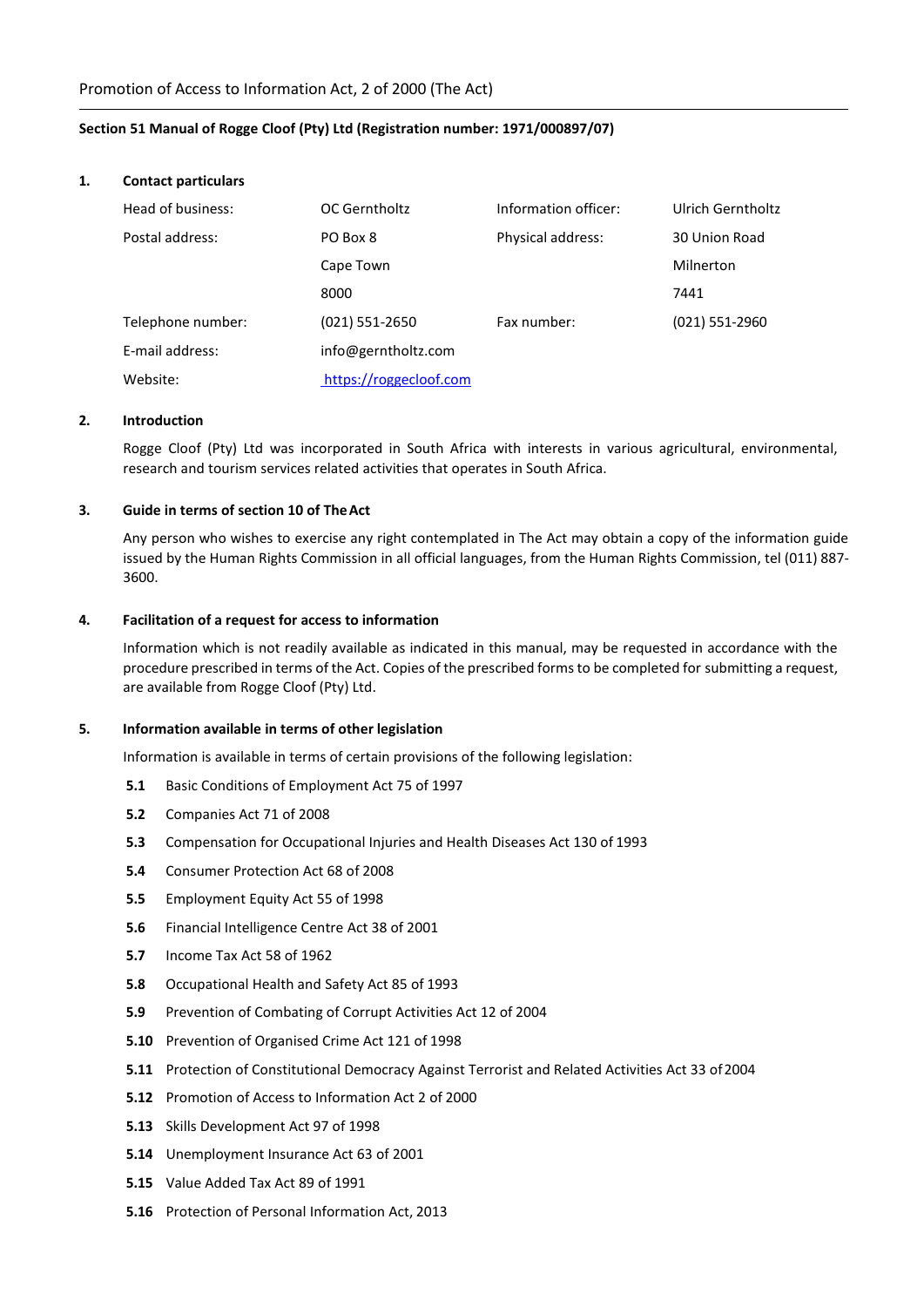# **5.17** Tax Administration Act 28 of 2011

## **6. Information automatically available**

The following categories of records are automatically available for inspection, purchase or photocopying:

- **6.1** Reports
- **6.2** https://roggecloof.com
- **6.3** Internet

# **7. Information available in terms of The Act**

The subjects on which the business holds records and the categories on each subject are as listed below. Please note that a requestor is not automatically allowed access to these records and that access to them may or must be refused in accordance with section 62 to 69 of The Act.

# **7.1 Accounting records**

| 7.1.1  | Annual financial statements and working papers |
|--------|------------------------------------------------|
| 7.1.2  | General ledger                                 |
| 7.1.3  | Bank statements, cheque books, cheques         |
| 7.1.4  | Customer and supplier statements and invoices  |
| 7.1.5  | Cash books and petty cash books                |
| 7.1.6  | Fixed asset register                           |
| 7.1.7  | Tax returns and assessments                    |
| 7.1.8  | <b>VAT returns</b>                             |
| 7.1.9  | Lease or instalment sale agreements            |
| 7.1.10 | Insurance records                              |
| 7.1.11 | Investment records                             |
| 7.1.12 | Auditor's reports                              |
| 7.1.13 | Compiler's reports                             |
| 7.1.14 | Systems documentation                          |
| 7.1.15 | Capital expenditure                            |
| 7.1.16 | Credit agreements                              |
| 7.1.17 | Record of assets                               |
| 7.1.18 | Record of liabilities                          |
| 7.1.19 | Record of loans to related parties             |
| 7.1.20 | Record of liabilities and obligations          |
| 7.1.21 | Record of revenue                              |
| 7.1.22 | Record of expenses                             |
|        |                                                |

# **7.2 Auditors**

- 7.2.1 Working papers
- 7.2.2 Correspondence
- 7.2.3 Independent Reviewer's report

## **7.3 Health and Safety**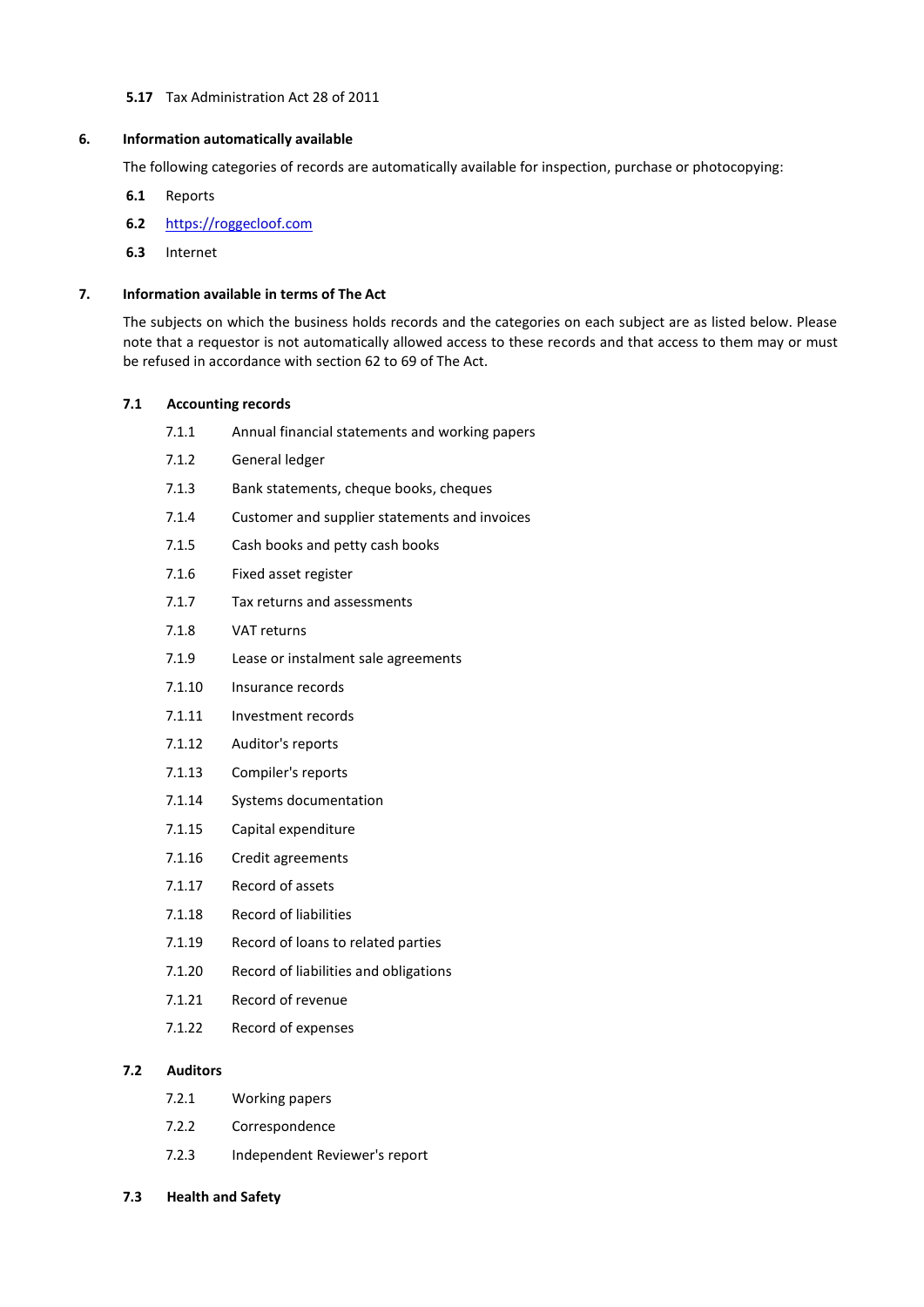- 7.3.1 Register, record of earnings, time worked, payment and particulars of all employees
- 7.3.2 Emergency response plans
- 7.3.3 Permits, licenses, approvals and registrations for operations of sites andbusiness

## **7.4 Information Technology**

- 7.4.1 Client database
- 7.4.2 Hardware
- 7.4.3 Internet
- 7.4.4 Intranet
- 7.4.5 Licenses
- 7.4.6 Operating systems
- 7.4.7 Software packages
- 7.4.8 Telephone lines, leased lines and data lines

## **7.5 Insurance**

- 7.5.1 Claim records
- 7.5.2 Details of coverage, limits and insurers
- 7.5.3 Insurance policies
- 7.5.4 Insurance contract

# **7.6 Legal, Agreements and Contracts**

- 7.6.1 Acquisition or disposal documentation
- 7.6.2 Agreements with contractors, suppliers and clients
- 7.6.3 Agreements with customers
- 7.6.4 Agreements with shareholders, officers or directors

## **7.7 Personnel Records**

- 7.7.1 Employment contracts
- 7.7.2 IRP 5 and IT 3 certificates
- 7.7.3 Letters of appointment
- 7.7.4 Leave applications
- 7.7.5 Payroll
- 7.7.6 Salary and wage registers
- 7.7.7 Salary slips and wage records
- 7.7.8 UIF, PAYE and SDL returns
- 7.7.9 Workmen's Compensation documents